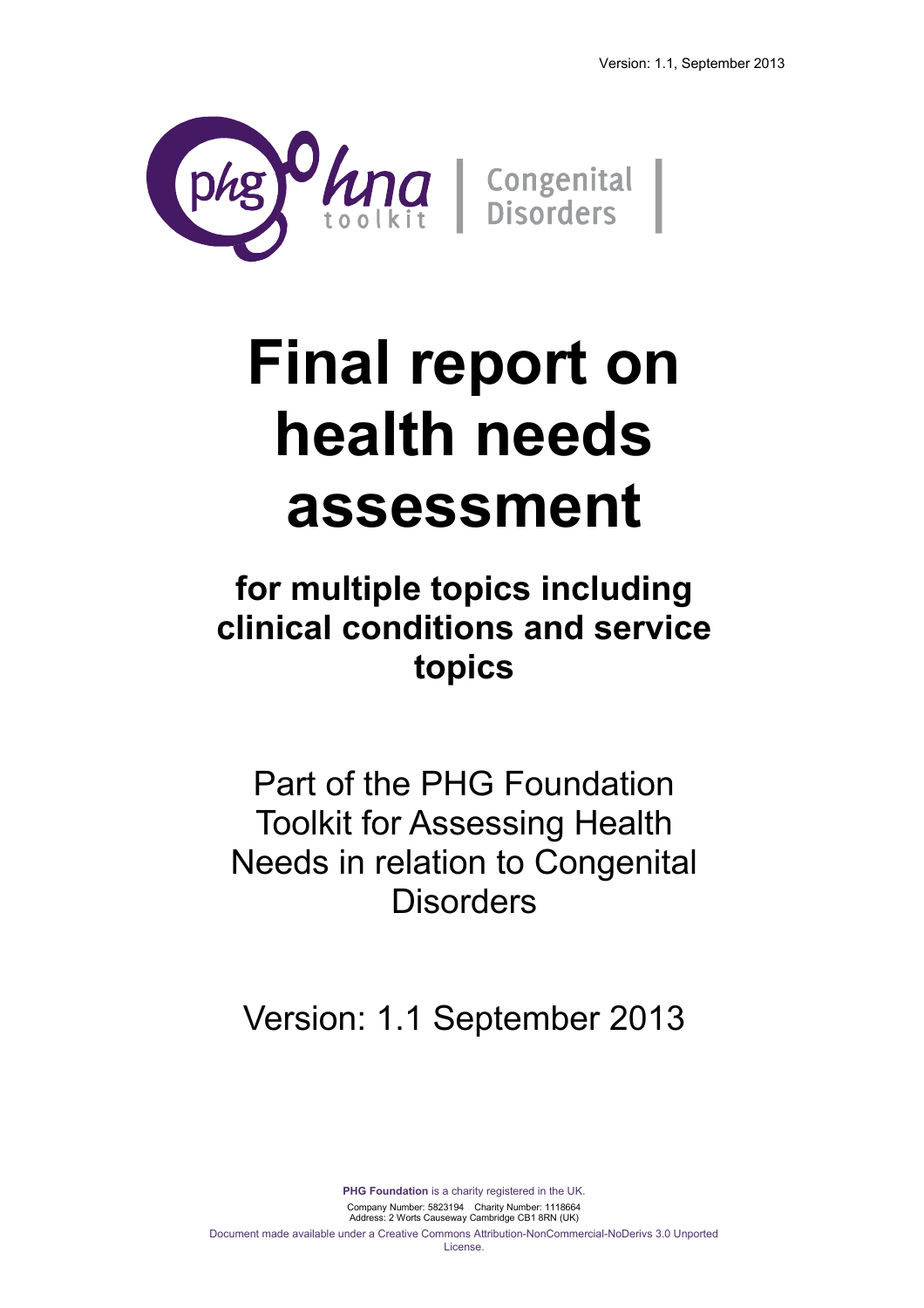

Briefly describe the population and all topics covered by this health needs assessment.

Briefly describe the epidemiology of congenital disorders, including within-country and international comparisons, and highlighting any high risk groups.

List the main services and interventions currently available for the care and prevention of the congenital disorders<sup>[1](#page-1-0)</sup>.

<span id="page-1-0"></span><sup>&</sup>lt;sup>1</sup> You may wish to include an assessment of the effectiveness, cost-effectiveness, coverage, quality and level of satisfaction with the interventions or services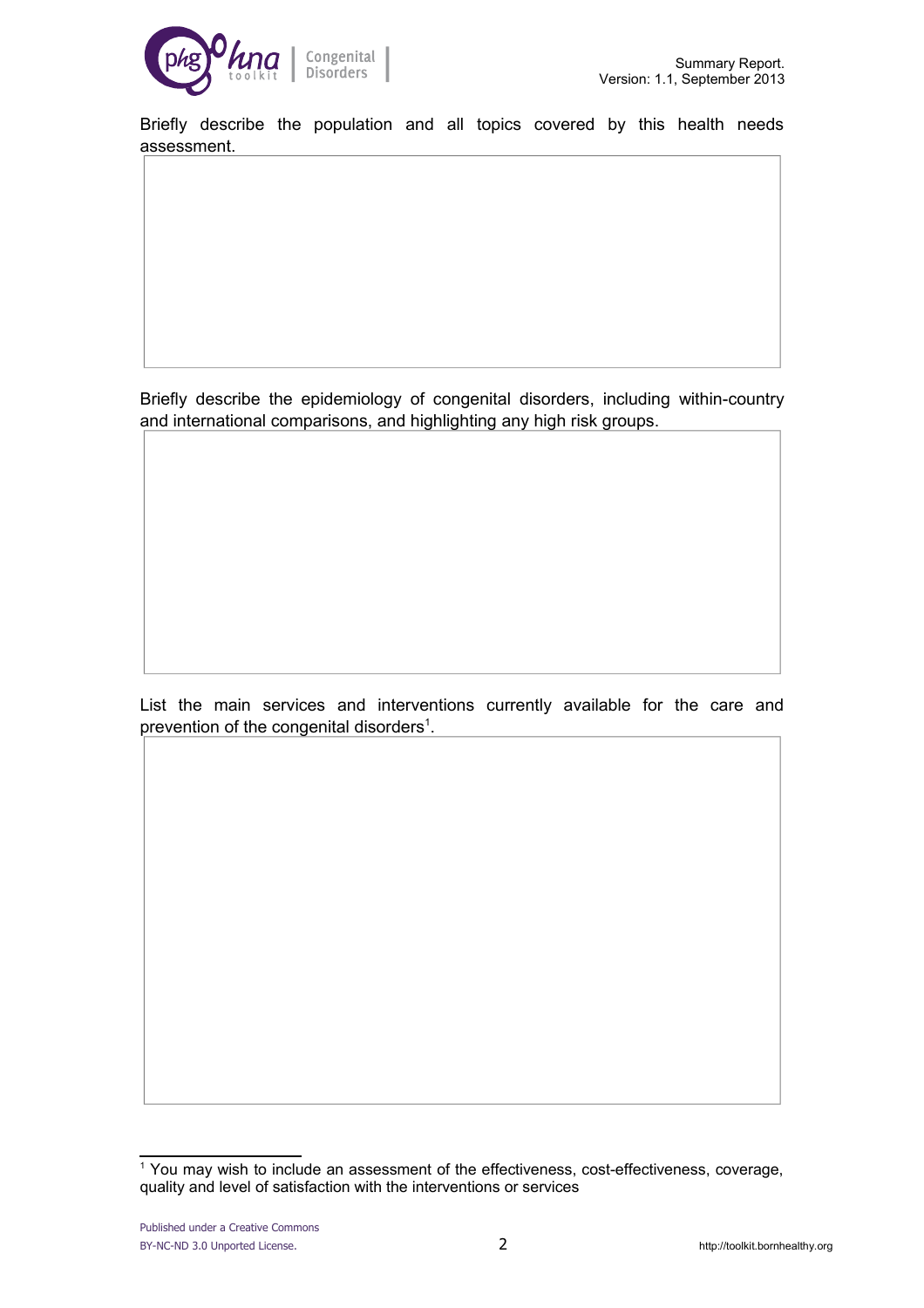

Are there any threats to the continuation of services?<sup>[2](#page-2-0)</sup>

What are the unmet needs as assessed by the Toolkit?

Is it feasible to meet the identified needs?<sup>[3](#page-2-1)</sup>

<span id="page-2-0"></span><sup>&</sup>lt;sup>2</sup> For example, in relation to resources, acceptability, competing priorities

<span id="page-2-1"></span><sup>&</sup>lt;sup>3</sup> You may wish to consider strengths, weaknesses, opportunities and threats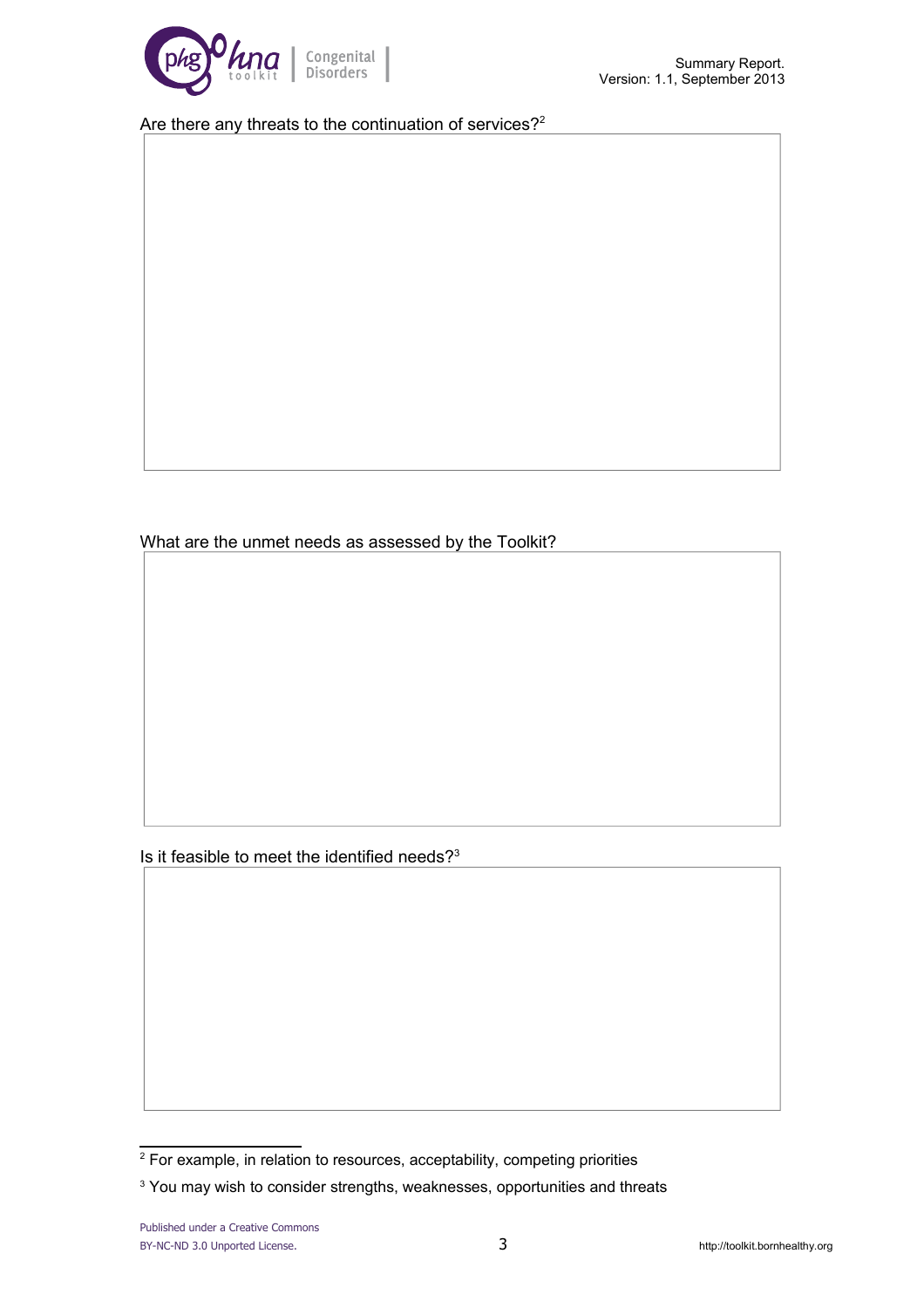

What actions may be required to respond to the unmet needs?

Describe how the prioritisation has been done and the main findings $4$ .

<span id="page-3-0"></span><sup>&</sup>lt;sup>4</sup> For each selected action, you may wish to refer to: i) Level of gains possible; iii) Equitable delivery; iv) Acceptability; v) Coverage achievable; vi) Demand/perceived needs, vii) Potential for integration with existing programmes and services; viii) Other benefits of the intervention.